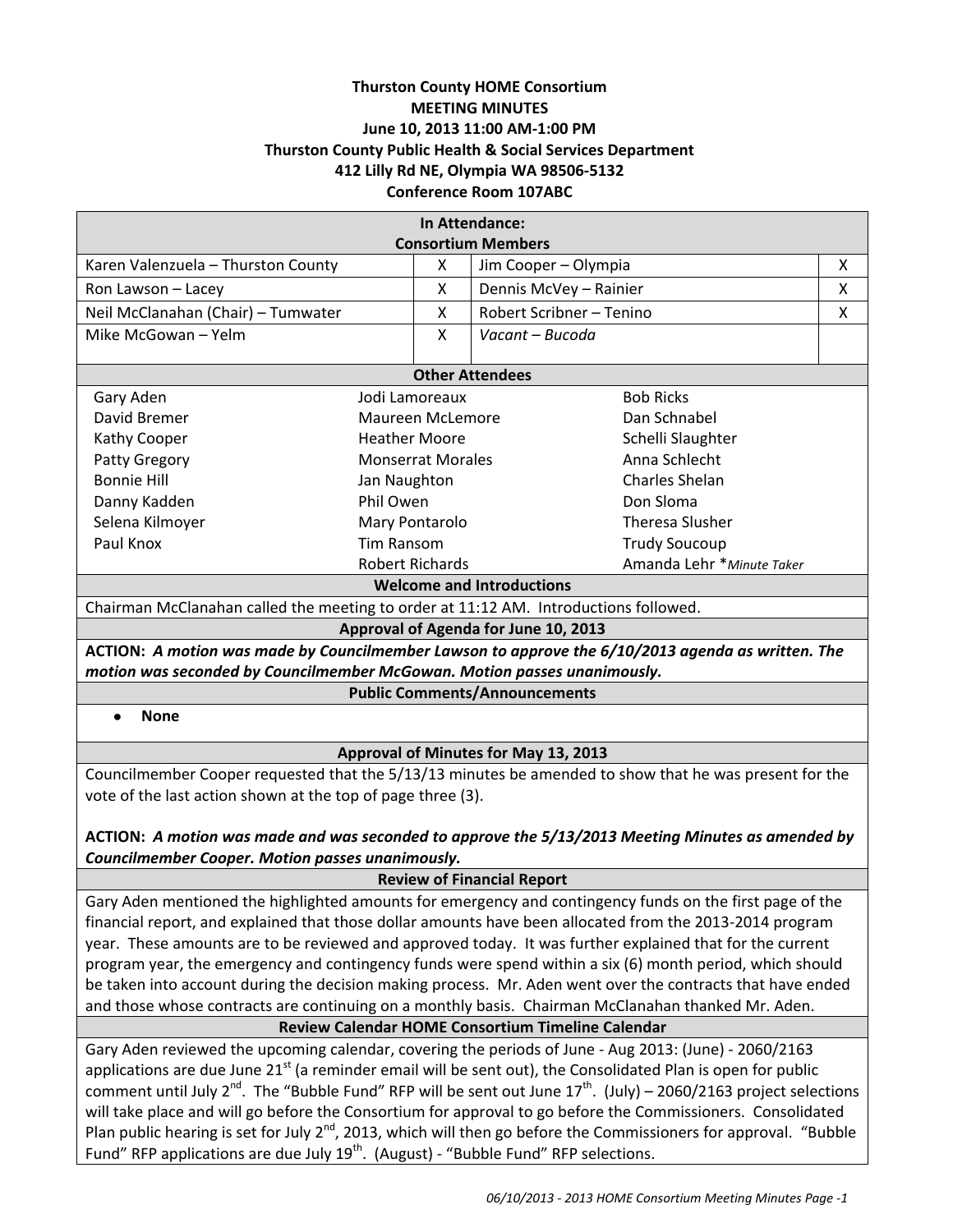# **2013-2017 Consolidated Plan - Draft for Public Comment**

Chairman McClanahan stated that this Consolidated Plan is to be voted on today by the Consortium members, and that the next Consortium meeting will take place after the July  $2^{nd}$  public hearing on the matter.

Gary Aden stated that this is a requirement of HUD to continue receiving federal funds. Since Olympia and Thurston County are two (2) separate CDBG entitlement areas that have resources in common, they will enter into an Interlocal Agreement to continue receiving HOME funding. The Consolidated Plan includes a Needs Assessment with a series of Strategic Goals for the next five (5) years, with an Action Plan each year. The first year's Action Plan (2013) has already been drafted. This is a first time process, with County and City of Olympia staff working with the State on production of the document. It is currently open for public comment.

Don Sloma stated that the Consolidated Plan looks at needs in terms of housing and community development, with the community needs outstripping services available. The Plan focuses on HOME & CDBG, and looks at all resources within Thurston County, disregarding funding from other counties, PHSS, or private entities. The plan addresses housing and homelessness, especially in terms of Chemical Dependency and Mental Health issues. Housing is a priority for citizens of Thurston County, and Mr. Sloma cited the burden and cost involved on the criminal justice system. Mr. Sloma stated that making housing and homelessness a priority benefits PHSS, criminal justice system, and the health of homeless citizens. Mr. Sloma asked the question: Does the Consolidated Plan set the priorities in a comprehensive manner?

Theresa Slusher addressed data collecting that she has been working on with Kathy Cooper. Agreed with Mr. Sloma's statements, that there is a collective impact on the community, and that improvements can come from housing improvements.

Discussion followed.

Anna Schlect, Phil Owen, and Jim Cooper commented on the City of Olympia, possible improvements, and needs related to the homeless community and its impact on the criminal justice system.

Commissioner Valenzuela agreed with Mr. Sloma's statements, and mentioned that the HOME Consortium would benefit from HCAC recommendations. Given that there are available resources, it would be a helpful exercise for the HCAC to discuss resources to focus on. It was mentioned that the public comment period ends July 2<sup>nd</sup>, and would like the chairs of both the HOME Consortium and the HCAC to submit written comments, and appear at the public hearing at 5:30 PM on July 2<sup>nd</sup>. Mr. Aden clarified that comments about the Consolidated Plan can be submitted in writing, by email, or by phone.

Jodi Lamoreaux from the WA State Home and Community Services commented that there is an increased number of elderly in institutions who are being discharged to homelessness. This is not mentioned in the Consolidated Plan, and therefore may not be eligible for funding. Ms. Slusher asked Ms. Lamoureaux for numbers specific to Thurston County, which Ms. Lamoreaux did not have but said she would send to Ms. Slusher. Ms. Slusher mentioned that she is currently forming subcommittees to address similar issues. **Chairman McClanahan requested that the information be given to the HOME Consortium and HCAC group in the form of a report.** Chairman McGowan requested more information from Ms. Lamoreaux. She stated that a recent meeting with HUD directed her to the HOME Consortium. Phil Owen mentioned that a lack of resources for permanent supportive housing results in sending more people to the Home and Community Services system. **Chairman McClanahan requested an amendment to the Consolidated Plan, which would result from a meeting with himself, Theresa Slusher, and Paul Knox.**

**ACTION:** *A motion was made by Councilmember McGowan to approve the 2013-2017 Thurston County and Olympia Consolidated Plan as amended with comments during the meeting. The motion was seconded. The motion passed unanimously.*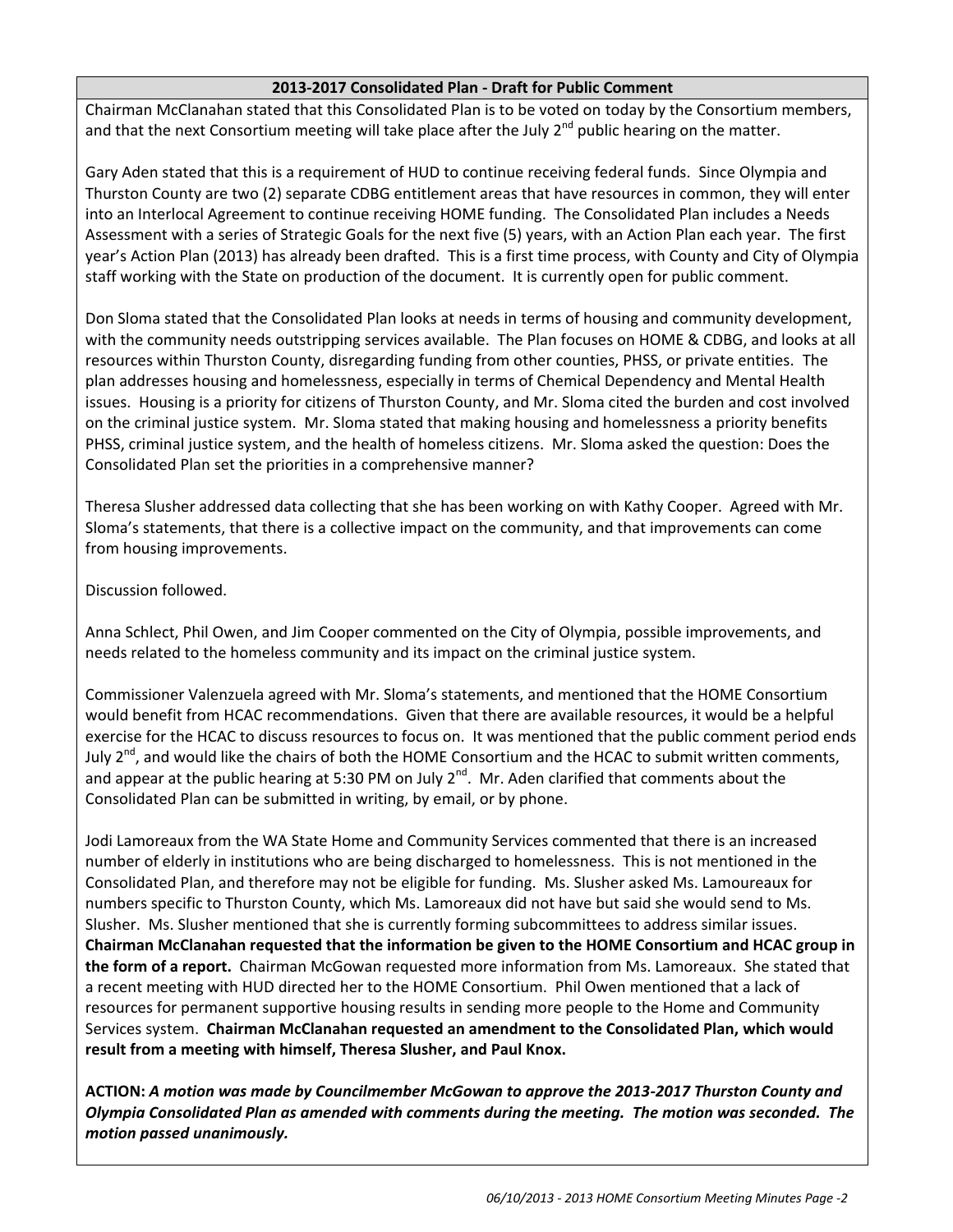# **HCAC - Review "Bubble Fund" RFP Priorities**

Paul Knox stated that until now, the HCAC had not taken a stand on the "Bubble Fund." During the May 23<sup>rd</sup> HCAC meeting, they decided to include the top five (5) gaps listed in the Homeless Systems Gaps Analysis as priorities when selecting grants for the "Bubble Fund." Chairman McClanahan mentioned aspects of low barrier and youth shelters that are needed to plug short term gaps. Mr. Knox stated that the others are ongoing needs.

Discussion followed regarding the rural community not being mentioned in the gaps analysis and the possibility of a needs assessment in South County to discover existing gaps. Ms. Slusher was asked if the current data shows a need for services in South County and what assessments are still needed. Ms. Slusher stated that she took a tour of South County, and mentioned that a large number of homeless individuals come from combined households, and that coordinated entry and rapid rehousing are the biggest needs in South County. She also mentioned that any of the gaps mentioned could apply to South County. More discussion followed regarding South County's need.

**McClanahan recognized the present need for services in South County, and suggested a meeting with himself, Theresa Slusher, and Paul Knox to address the issue. They will meet before recommendations are solidified.**

# **"Bubble Fund" Priorities - Consortium Discussion and Selection**

This topic is related to the previous agenda item. Commissioner Valenzuela mentioned that the top five (5) gaps in the Homeless Systems Gaps Analysis are data driven, and reasonably good with the addition of the South County (rural community). Discussion followed regarding the RFP's one-time funding and what it supports. A comment was made that the priorities were supposed to include Affordable Housing, to which Councilmember Cooper clarified that the HCAC voted to have this RFP specifically address the top five (5) gaps as identified. More discussion followed, and Gary Aden was asked for clarification on what funding is available. Mr. Aden provided the following as a visual for meeting attendees:

|                    | 949,092 Bubble Fund         | *See below for updated funding |
|--------------------|-----------------------------|--------------------------------|
|                    | 130,700 Contingency funding | amounts based on motions that  |
|                    | 50,000 Emergency funding    | follow.                        |
| \$ 1,129,792 Total |                             |                                |

More discussion followed, and Mr. Aden clarified that the above funding amounts would have to be discussed and decided upon at today's meeting.

# **Emergency & Contingency Fund for 2013-2014 - Decision on Amounts**

Following the previous agenda item, the Consortium discussed the contingency and emergency funding amounts that Mr. Aden provided above. It was clarified that if \$50 K in emergency funding and \$130.7 K in contingency funding were set aside, the only place to pull more funding from is the "Bubble Fund." Approximately \$1.1 M is to be allocated today.

**ACTION:** *A motion was made by Commissioner Valenzuela to set aside \$130.7 K for contingency funding. The motion was seconded by Councilmember McVey. Discussion followed. Motion passed unanimously.*

**ACTION:** *A motion was made by Councilmember McVey to set aside \$60 K for emergency funding to address cold weather shelter needs. Commissioner Valenzuela seconded the motion. Discussion follows. Motion passed unanimously.*